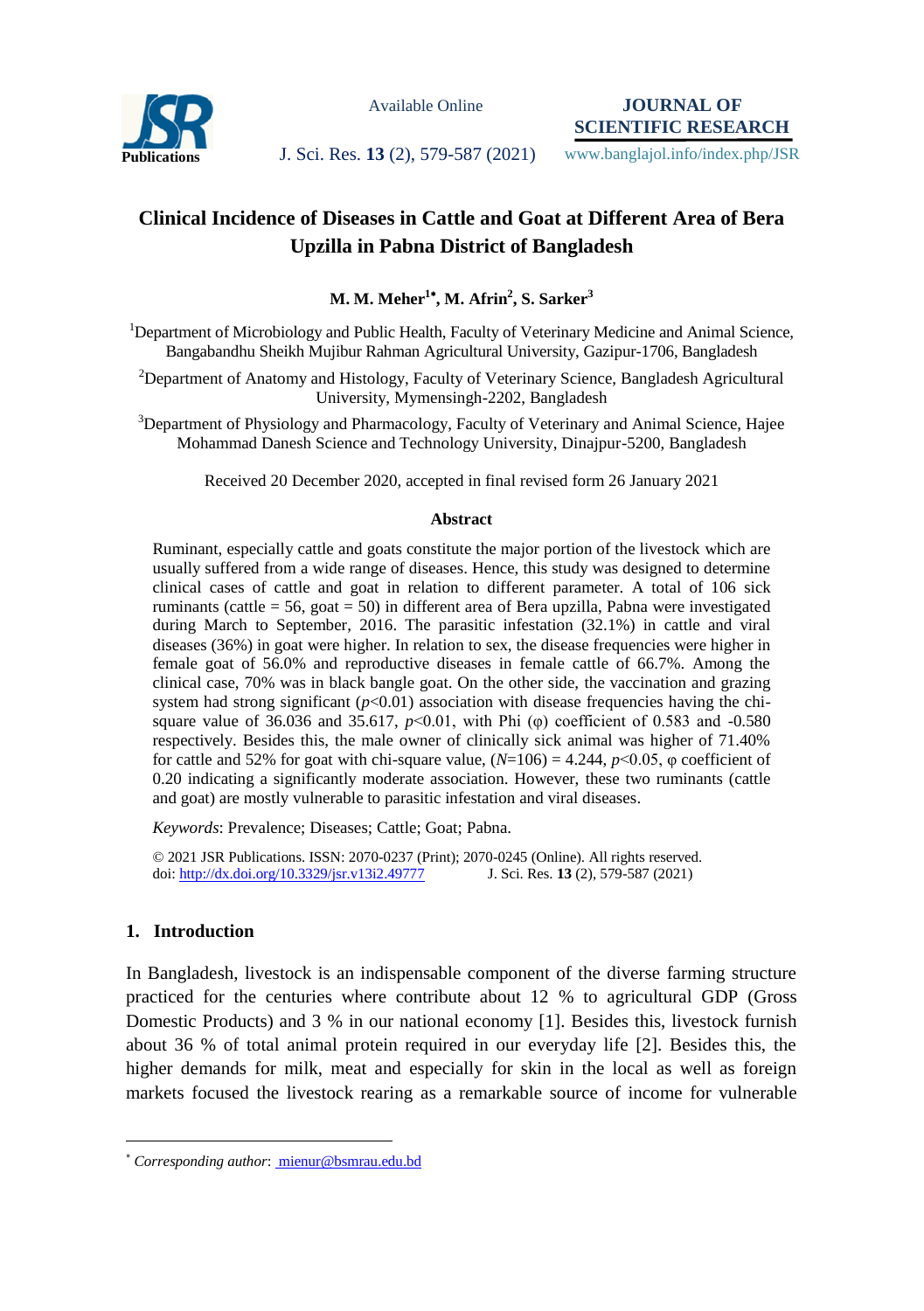groups of people and the existing socioeconomic condition of the country [3]. Moreover, more than 10 million people are directly depending on livestock for their livelihoods [4]. It is regrettable that the large numbers of ruminants were infected by different diseases in every year, which not only causes the huge loss in the farmer's level but also can affect country's economy [5].

Ruminant, especially cattle and goats constitute the major portion of the livestock reared in Bangladesh basically in rural areas where most of the animals are maintained by traditional management system. Besides this, poor hygienic condition with inappropriate of bio-security practices and vaccination are also responsible for different diseases and reproductive failure of cattle and goat [3,6]. As a result, most of our animals are being weak, unhealthy, emaciated and the productive performances are not in satisfactory level.

Cattle are usually suffered from a wide range of diseases including different systemic diseases, metabolic disorder and reproductive problems as well. Mortality of cattle due to several diseases is mostly occurred in village areas of Bangladesh [7]. It was reported that variation in different cattle breed, their sex, season and environmental factors greatly influence the disease prevalence in cattle [8,9]. Small ruminants especially goat is very important in rural economy and has the potentially using as a tool for poverty reduction in Bangladesh [10]. It is considered as the poor man's cow [11] reared in backyard system by rural farmers, especially the poor women or children as an integral part of the farming system [12]. Different types of diseases both infectious and non-infectious are significant problems in goat rearing in our country. A great damage caused by infectious diseases and also creates nutritional deficiency and disturbances in fertility. Lack of proper care and overall faulty husbandry practices are also responsible for higher goat mortality in the prevailing production system [13]. It has been reported that about 10% animals die annually because of diseases [14].

Although some reports on clinical cases were published in considering to different geographical location, but similar report on cattle and goat are limited in Bera upazila of Pabna district of Bangladesh [15]. Additionally, an update report on diseases prevalence of cattle and goat are very essential for strategic control of diseases. With these backgrounds, the present study was conducted to investigate the prevalence of clinically occurring diseases and disorders of the cattle and goat in relation to different parameter.

#### **2. Materials and Methods**

#### **2.1.** *Study area, period and sample size*

The study was carried out in different area of Bera upzilla of Pabna districts during the period from March 2016 to September 2016. The animals were suspected to be affected with different diseases. The presumptive diagnosis of diseases was done on the basis of owner's complaint, clinical history, clinical signs and findings of fecal sample examination for parasitic cases. This study was on 106 clinically sick ruminants (cattle  $=$ 56, goat  $=$  50) of different ages.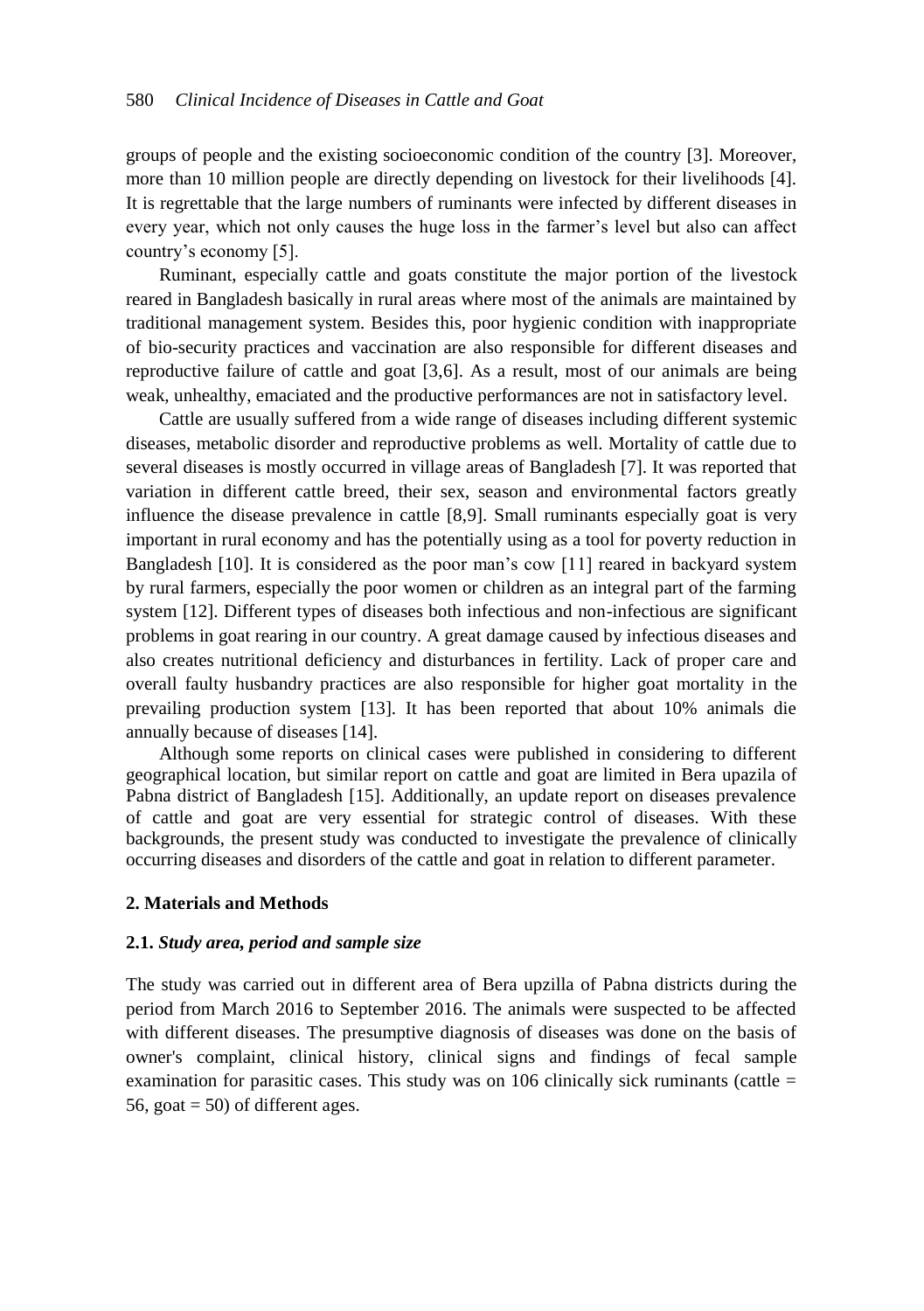#### **2.2.** *Physical and clinical examination*

The sick animals were diagnosed by using different techniques of physico-clinical examination. To perform the physical examination of animals, first of all, the animals were inspected from a distance using the techniques followed by Radostits *et al*. [16]. And then the different parts and system of the body of each of the sick animals were in considered for close observation and abnormalities were detected according to the different methods described by Rosenberger [17]. Moreover, the specific bacterial, viral, parasitic and fungal diseases were diagnosed on the basis of specific clinical signs and gross lesions as per techniques described by Jones *et al*. [18], Khan [19] and Soulsby [20]. Owner's complaints were taken into account while performing the physical examination of a suspected animal.

#### **2.3***. Questionnaire design and data collection*

On the farm visit, a pre-structured questionnaire was used to collect relevant information of livestock. A closed ended (categorical) questionnaire was designed according to standard methods. Data were collected with the permission of the owners by face to face interaction with the responded owner, repeated questioning, observation of animal and livestock based recording. The diseases history-based data were collected very carefully following the procedure described by Balamurugan *et al*. [21]. Data were also sought out from the clinical cases of different diseases on animal of the farmers.

#### **2.4***. Statistical analysis*

Data that were collected had been stored into MS Excel (Microsoft office Excel-2010, USA) and finally transferred to Statistical Package for Social Sciences (SPSS) version 25.0 for analysis. The association between the categorical explanatory variable with outcome were estimated by by Pearson's Chi-square. The association was considered as significant if the  $p \le 0.05$ . On the other hand, when more than 20% of cells of  $2 \times 2$ contingency table had expected count less than 5, the *p*-value of continuity correction was considered but when the table other than the 2×2 contingency then *p* value of Fisher exact tests was accounted. The mean was compared by Kruskal wallis test.

### **3. Results**

The distribution of different diseases in cattle according to their sex and breed is presented in Table 1, where there was no significant  $(p>0.05)$  association. The diseases prevalence was 53.57 % and 46.43 % in male and female cattle, while 62.50 % was in cross breed and 37.50 % in local. Nevertheless, a total of 56 clinical cases were recorded and among them the parasitic infestation was higher (32.1 %) in cattle. The parasitic diseases are more prone in male of 66.70 % where reproductive diseases were more common in female of 66.70 %. Among the diseases, parasitic infestation was high in local cattle of 55.56 %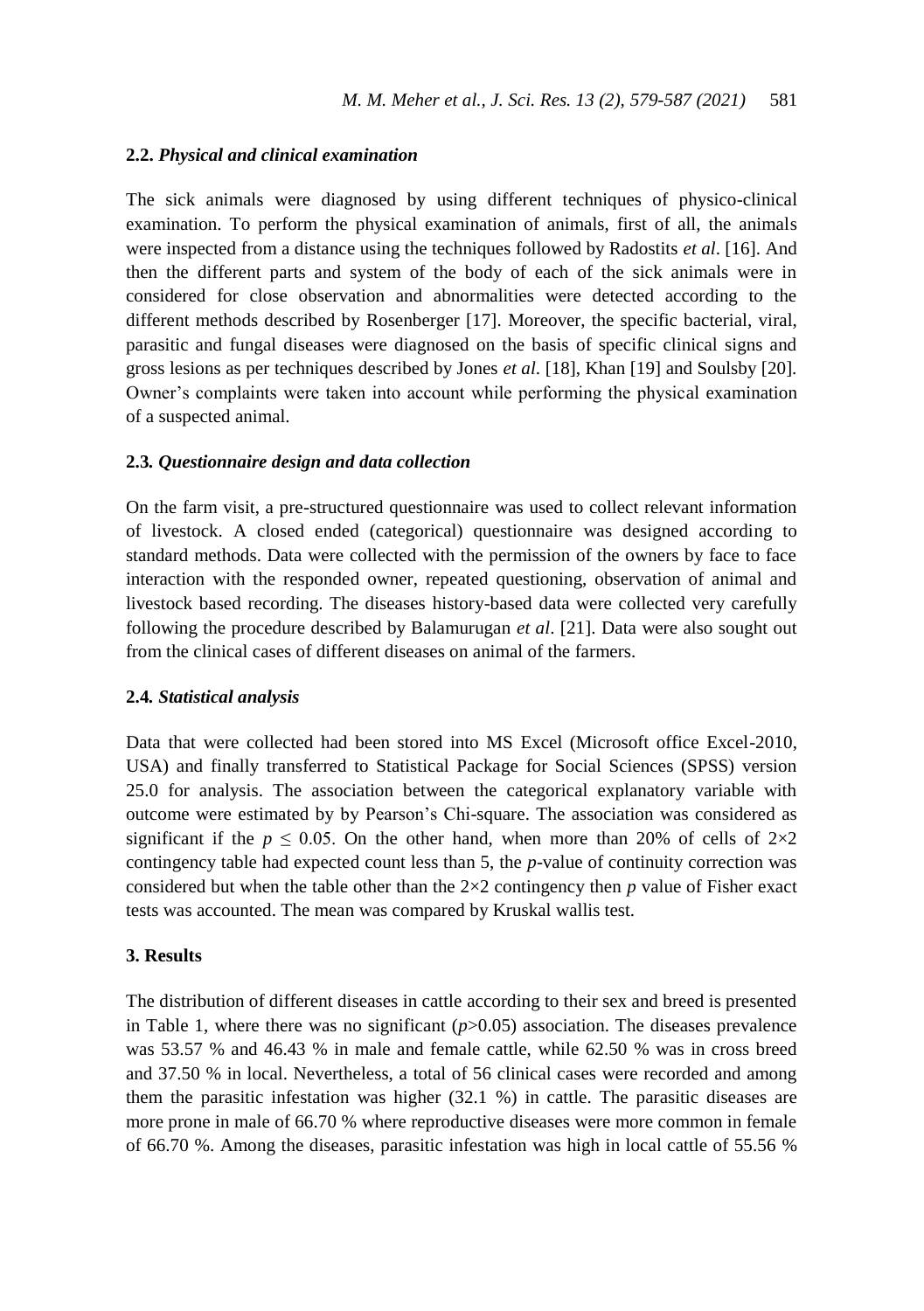where bacterial diseases were more prominent in cross breed cattle of 87.50 %. On the other hand, Table 2 shows the diseases frequencies in goat where a total of 50 cases were recorded and viral diseases were more prominent (36 %) during the study. In relation of sex, the proportion of diseases frequencies was higher in female goat of 56.00 %. Between the male and female goat, the male goats were suffering with metabolic diseases of 66.67 % while 100 % reproductive diseases patient was female goat. In breed variation, 70 % diseased goat was black bangle and rest of was Jamunapari goat. Moreover, the metabolic diseases were more prevalent in black bangle goat of 100 % and the viral diseases were 44.44 % in Jamunapari.

| Diseases and | Cases |      | <b>Sex</b>     |       |        |       |      | <b>Breed</b> |       |       |       |                |
|--------------|-------|------|----------------|-------|--------|-------|------|--------------|-------|-------|-------|----------------|
| Condition in | N     | %    | Male           |       | Female |       |      | Local        |       | Cross |       |                |
| Cattle       |       |      | N              | %     | N      | %     | χZ   | N            | %     | N     | %     |                |
| Bacterial    | 8     | 14.3 | 5              | 62.5  | 3      | 37.5  |      |              | 12.50 |       | 87.50 |                |
| Viral        | 10    | 17.9 | 4              | 40.0  | 6      | 60.0  |      | 4            | 40.00 | 6     | 60.00 |                |
| Reproductive | 12    | 21.4 | $\overline{4}$ | 33.3  | 8      | 66.7  | 406c | 2            | 16.7  | 10    | 83.3  | 211c           |
| Parasitic    | 18    | 32.1 | 12             | 66.7  | 6      | 33.3  | 4    | 10           | 55.56 | 8     | 44.44 | $\overline{ }$ |
| Metabolic    | 8     | 14.3 | 5              | 62.5  | 3      | 37.5  |      | 4            | 50.00 | 4     | 50.00 |                |
| Total        | 56    |      | 30             | 53.57 | 26     | 46.43 |      | 21           | 37.5  | 35    | 62.5  |                |

Table 1. Frequencies of diseases in cattle according to their sex and breed.

<sup>a</sup> Pearson's chi-square test; <sup>b</sup>After continuity correction; 'Fisher exact tests; \*\*Significant at 1 % (*p*<0.01), \*Significant at 5 % ( $p$ <0.05); N=Number;  $\chi$ **2**= chi-square value.

| Diseases and    | Cases          |    | <b>Sex</b> |       |        |       |                     | <b>Breed</b> |        |          |       |                     |
|-----------------|----------------|----|------------|-------|--------|-------|---------------------|--------------|--------|----------|-------|---------------------|
| Condition<br>in | N              | %  | Male       |       | Female |       |                     | BB           |        | JP       |       |                     |
| goat            |                |    | N          | %     | N      | %     | $\chi$ <sup>2</sup> | N            | %      | N        | %     | $\chi$ <sup>2</sup> |
| Bacterial       | 10             | 20 |            | 50.00 | 5      | 50.00 |                     | 8            | 80.00  | 2        | 20.00 |                     |
| Viral           | 18             | 36 | 6          | 33.33 | 12     | 66.67 |                     | 10           | 55.56  | 8        | 44.44 | $7^{\rm a}$         |
| Reproductive    | $\overline{4}$ | 8  | 0          | 0.00  | 4      | 100   | $061^{\circ}$       | 3            | 75.00  |          | 25.00 | 67                  |
| Parasitic       | 15             | 30 | 9          | 60.00 | 6      | 40.00 | $\circ$             | 11           | 73.33  | 4        | 26.67 | $\omega$            |
| Metabolic       |                | 6  | 2          | 66.67 |        | 33.33 |                     | 3            | 100.00 | $\Omega$ | 0.00  |                     |
| Total           | 50             |    | 22         | 44.00 | 28     | 56.00 |                     | 35           | 70.00  | 15       | 30.00 |                     |

Table 2. Frequencies of diseases in goat according to their sex and breed.

<sup>a</sup>. Pearson's chi-square test; <sup>b,</sup> After continuity correction;  $\cdot$  Fisher exact tests; \*\* Significant at 1% ( $p$ <0.01), \*Significant at 5% ( $p$ <0.05); N=Number;  $\chi$ **2**= chi-square value.

As the Table 3 shows, the occurrence of clinical case in association with the deworming, vaccination and grazing system practices where the vaccination and grazing system had strong significant  $(p<0.01)$  association with diseases frequencies having the chi-square value,  $\chi$ 2(1, *N*=106) = 36.036 and 35.617, *p*<0.01, with Phi ( $\varphi$ ) coefficient of 0.583 and -0.580 respectively. As seen in Fig. 1 (B), the goat with no vaccines was more likely to have diseased than the vaccinated goat. Similarly, the Fig. 1 (D) indicates the goats' grazed in flock is more prone to diseases (92 %) than in individual but in cattle the individual grazing animal was more likely to diseases of 64.3 %. Furthermore, 62.5 % cattle with deworming were clinically sick but reverse was in goat where 58 % goat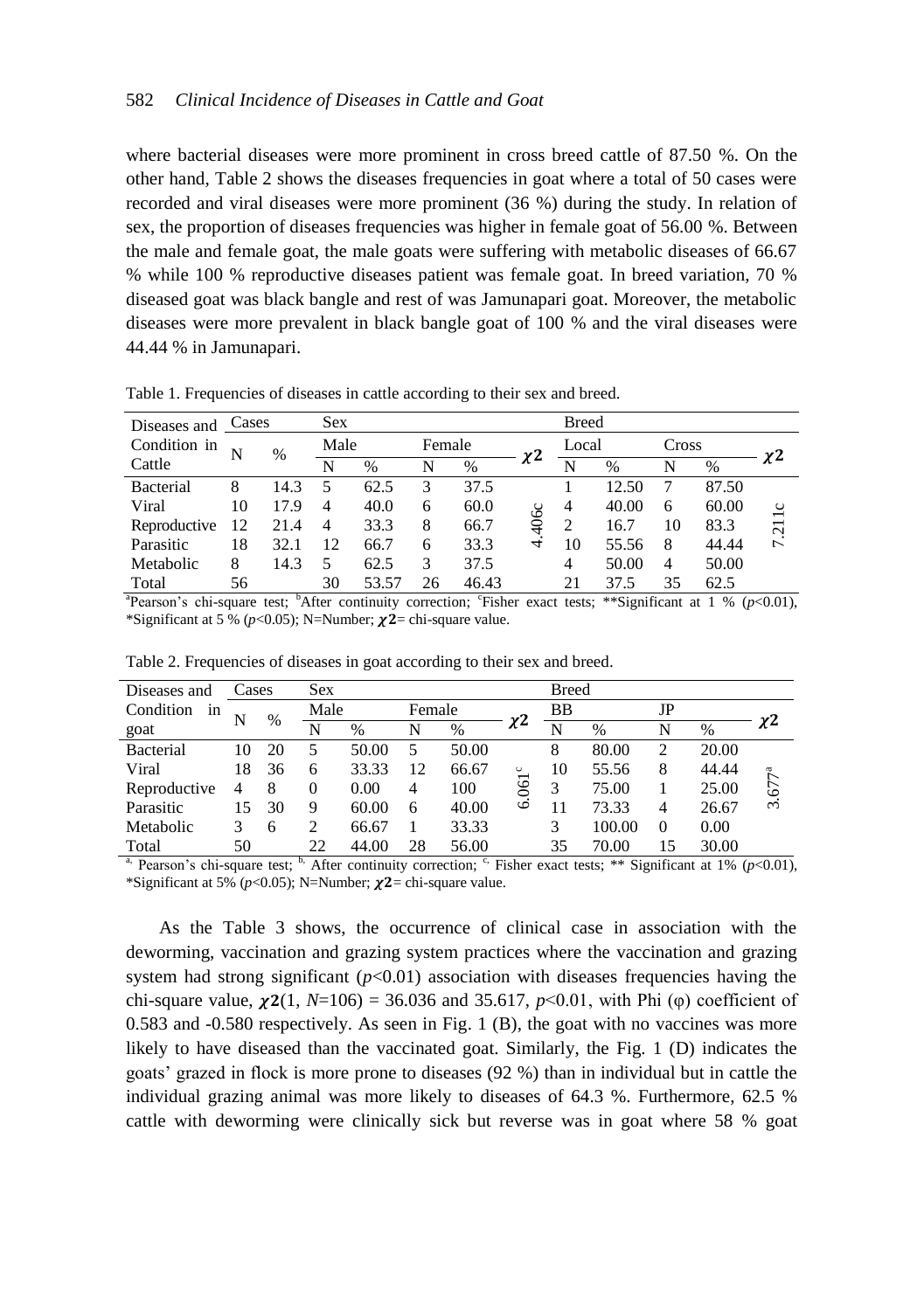without deworming was clinically sick. Additionally, 89.3 % and 92 % of cattle and goats were dehydrated found clinically sick.

| Variable       | Level      | Cattle |      | Goat                          |       |                        |  |
|----------------|------------|--------|------|-------------------------------|-------|------------------------|--|
|                |            | N      | %    | N                             | %     | $\chi$ <sup>2</sup>    |  |
| Deworming      | Yes        | 35     | 62.5 | 21                            | 42.00 | $4.455^{\rm a}$ *      |  |
|                | No         | 21     | 37.5 | 29                            | 58.00 |                        |  |
| Vaccination    | Yes        | 33     | 58.9 | $\mathfrak{D}_{\mathfrak{p}}$ | 4.00  | $36.036^{\text{a}}$ ** |  |
|                | No         | 23     | 41.1 | 48                            | 96.00 |                        |  |
|                | Flock/Herd | 20     | 35.7 | 46                            | 92.00 | $35.617^{\text{a}}$ ** |  |
| Grazing system | Individual | 36     | 64.3 | 4                             | 8.00  |                        |  |
| Dehydration    | Yes        | 50     | 89.3 | 46                            | 92.00 | $0.288^{\rm a}$        |  |
|                | No         | 06     | 10.7 | 4                             | 8.00  |                        |  |

Table 3. Frequencies of diseases in cattle and goat according to deworming, vaccination, grazing system and dehydrating status.

<sup>a</sup>Pearson's chi-square test; <sup>b</sup>After continuity correction; 'Fisher exact tests; \*\*Significant at 1 % (*p*<0.01), \* Significant at 5 % ( $p$ <0.05); N=Number;  $\chi$ 2= chi-square value.

As is observed in Table 4, the demographic data of farmers where only the genders and educational status was reported. The diseased animal was recorded high in male owner of 71.40 % for cattle and 52 % for goat. This association was significant with the chi-square value,  $(1, N=106) = 4.244$ ,  $p<0.05$ , with Phi ( $\varphi$ ) coefficient of 0.20 indicating a moderately strong relationship. The Fig. 1 (A) shows the male owners having cattle and goats were more likely have diseased. Though the educational status was no significant  $(p>0.05)$  but about 50 % of the cattle and 46 % of the goat owner was SSC passed which proportion was higher among the study population.

| Variable  | Level      | Cattle |       | Goat |       |                        |  |
|-----------|------------|--------|-------|------|-------|------------------------|--|
|           |            | N      | $\%$  | N    | %     | $\chi$ 2               |  |
| Gender    | Male       | 40     | 71.40 | 26   | 52.00 | $4.244^{\mathrm{a}}$ * |  |
|           | Female     | 16     | 28.60 | 24   | 48.00 |                        |  |
|           | None       | 4      | 7.1   | 10   | 20.00 |                        |  |
|           | Primary    | 20     | 35.7  | 16   | 32.00 |                        |  |
| Education | <b>SSC</b> | 28     | 50.0  | 23   | 46.00 | $5.149^{\circ}$        |  |
|           | <b>HSC</b> | 2      | 3.6   |      | 2.00  |                        |  |
|           | Higher     |        | 3.6   |      | 0.00  |                        |  |

Table 4. Farmers demography on diseases of cattle and goat.

<sup>a</sup> Pearson's chi-square test; <sup>b</sup>After continuity correction; 'Fisher exact tests; \*\*Significant at 1 % (*p*<0.01), \* Significant at 5 % ( $p$ <0.05); N=Number;  $\chi$ 2= chi-square value.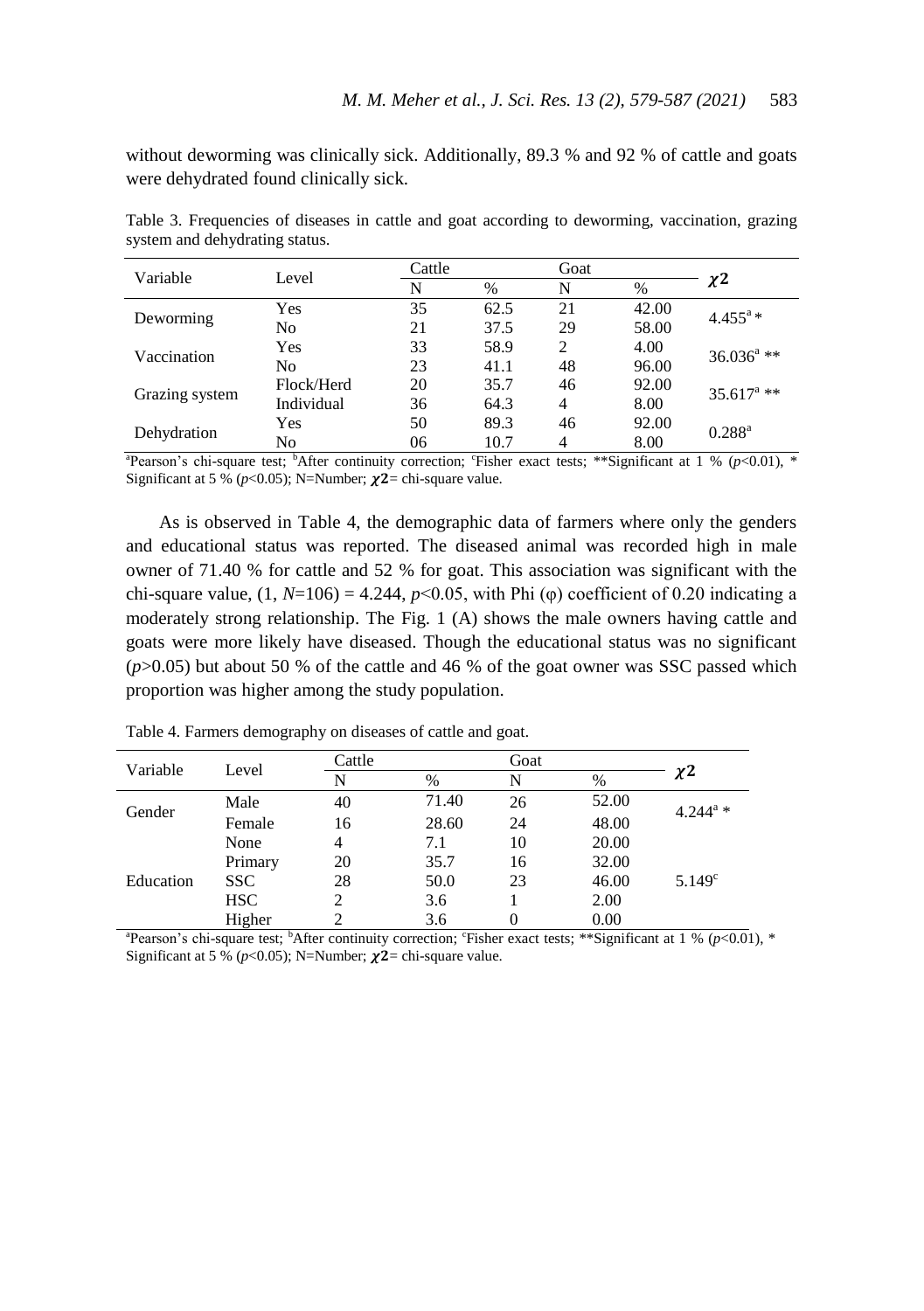

Fig. 1. Association of diseases frequencies with (A) Genders of farmer, (B) Vaccination status, (C) Deworming status and (D) Grazing pattern of cattle and goat.

As the Table 5 shows, there was no significant (*p*>0.05) difference among the bacterial, viral, reproductive, parasitic and metabolic diseases on the aspects of age, body weight, Heart rate, respiration rate and pulse rate except body temperature where viral diseases patient had significantly  $(p<0.05)$  higher than reproductive and metabolic diseases patient. Same result was observed in case of goat where only patient of different diseases only differed significantly  $(p<0.05)$  for their recorded body temperature (Table 6).

| Diseases and                                   | $Mean + SE$ |                                                                                                                         |     |     |                  |                                                                              |  |  |  |  |
|------------------------------------------------|-------------|-------------------------------------------------------------------------------------------------------------------------|-----|-----|------------------|------------------------------------------------------------------------------|--|--|--|--|
| Condition in Age                               |             | Body Weight Heart rate/ Pulse rate/                                                                                     |     |     | Respiration Body |                                                                              |  |  |  |  |
| Cattle                                         | (months)    | (kg)                                                                                                                    |     |     |                  | minute minute rate/minute temperature $(PF)$                                 |  |  |  |  |
|                                                |             | Bacterial $13.88 \pm 2.42$ $102.50 \pm 17.40$ $77.00 \pm 3.05$ $67.88 \pm 2.65$ $27.38 \pm 1.32$ $102.60^{ab} \pm 0.48$ |     |     |                  |                                                                              |  |  |  |  |
| Viral                                          |             | $11.40 \pm 1.10$ $76.20 \pm 11.63$ $80.30 \pm 2.80$ $71.40 \pm 1.63$ $26.40 \pm 0.97$ $103.18^{4} \pm 0.35$             |     |     |                  |                                                                              |  |  |  |  |
| Reproductive $20.29 \pm 4.67$ 78.57 $\pm 4.59$ |             |                                                                                                                         |     |     |                  | $83.00 \pm 1.23$ $75.43 \pm 1.07$ $27.14 \pm 1.79$ $101.49^b \pm 0.19$       |  |  |  |  |
| Parasitic $18.67 \pm 2.09$ 91.11 $\pm 8.59$    |             |                                                                                                                         |     |     |                  | 81.44±1.16 73.33±1.03 26.94±0.90 102.16 <sup>ab</sup> ±0.28                  |  |  |  |  |
| Metabolic $15.00 \pm 3.51$ $98.00 \pm 21.31$   |             |                                                                                                                         |     |     |                  | $77.40 \pm 1.03$ $70.00 \pm 1.92$ $25.60 \pm 1.44$ $101.56^{\circ} \pm 0.37$ |  |  |  |  |
| Level of Significance NS                       |             |                                                                                                                         | NS. | NS. | NS.              | ∗                                                                            |  |  |  |  |

Table 5. Physiological status of clinically sick cattle.

abcdeSame alphabet in the column are not statistically different; \*\*Significant at  $1\%$  ( $p$ <0.01), \* Significant at 5 % (*p*<0.05), SE= Standard error of mean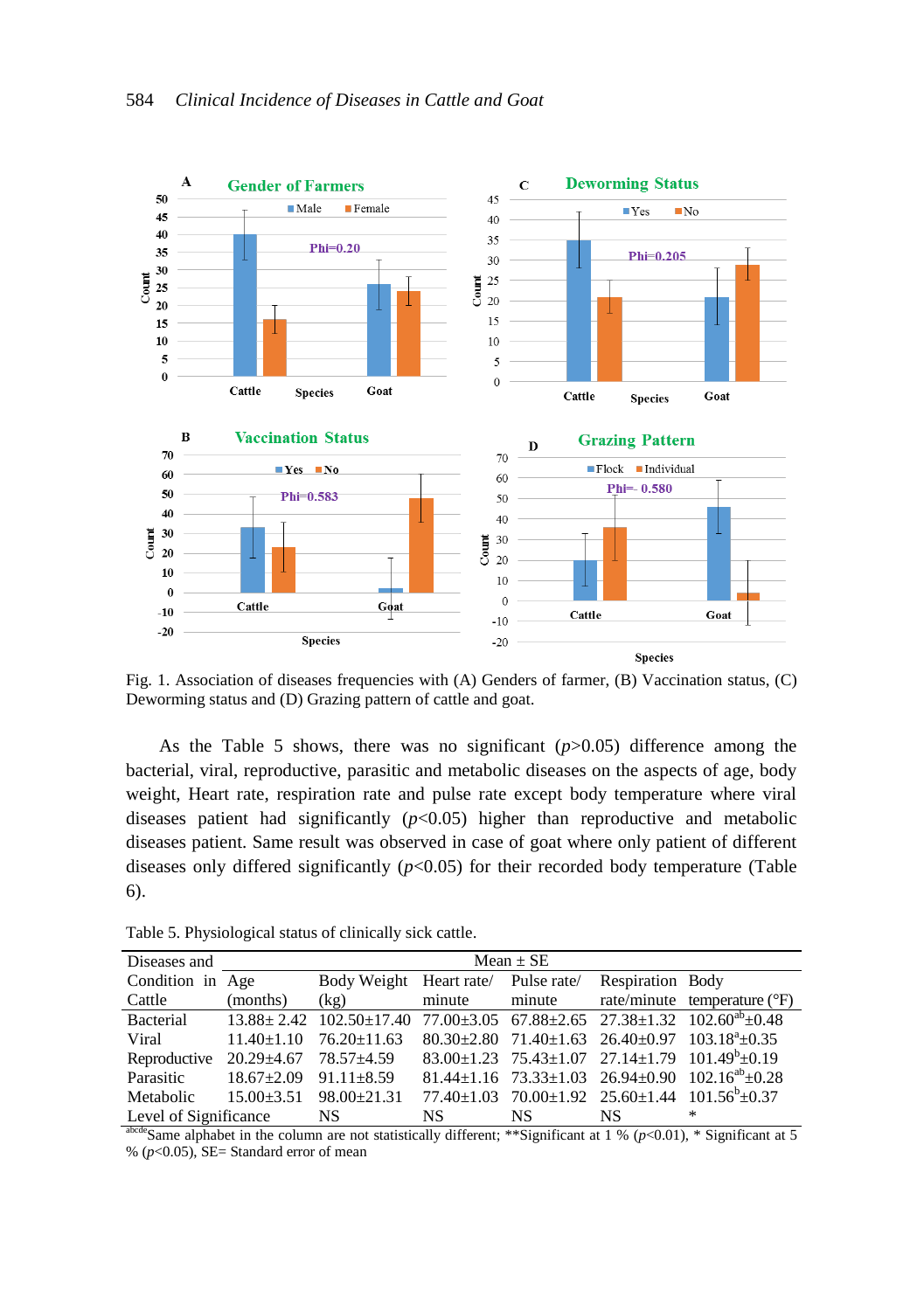| Diseases and Mean $\pm$ SE                                                                                          |                        |                   |     |                  |                                                                                                        |
|---------------------------------------------------------------------------------------------------------------------|------------------------|-------------------|-----|------------------|--------------------------------------------------------------------------------------------------------|
| Condition in $\overline{Age}$                                                                                       | Body                   | Heart Pulse rate/ |     | Respiration Body |                                                                                                        |
| Goat                                                                                                                |                        |                   |     |                  | (months) Weight (kg) rate/minute minute rate/minute temperature $(°F)$                                 |
| Bacterial $13.00 \pm 1.09$ $14.20 \pm 1.20$ $83.30 \pm 1.50$ $74.90 \pm 1.03$ $24.00 \pm 2.13$ $103.50 \pm 0.40$    |                        |                   |     |                  |                                                                                                        |
| Viral                                                                                                               |                        |                   |     |                  | $10.44 \pm 1.40$ $14.89 \pm 0.95$ $84.56 \pm 0.99$ $74.56 \pm 0.51$ $25.78 \pm 1.31$ $103.64 \pm 0.34$ |
| Reproductive $10.00 \pm 0.91$ $14.75 \pm 1.03$ $81.00 \pm 0.58$ $76.50 \pm 0.50$ $24.00 \pm 3.00$ $102.50 \pm 0.20$ |                        |                   |     |                  |                                                                                                        |
| Parasitic 11.47±1.16 15.40±1.06 80.67±1.00 74.53±0.90 22.87±1.33 102.35±0.17                                        |                        |                   |     |                  |                                                                                                        |
| Metabolic 12.00±1.73 12.33±0.33 84.00±3.51 75.33±1.67 23.67±1.20 102.90±1.12                                        |                        |                   |     |                  |                                                                                                        |
| Level of Significance                                                                                               | $\overline{\text{NS}}$ | NS NS             | NS. | NS.              | *                                                                                                      |

Table 6. Physiological status of clinically sick goat.

abcdeSame alphabet in the column are not statistically different; \*\*Significant at 1 % (*p*<0.01), \* Significant at 5 %  $(p<0.05)$ , SE= Standard error of mean.

#### **4. Discussion**

This study revealed that the prevalence of parasitic diseases and viral diseases was high in cattle and goat respectively. The authors Rahman *et al*. [22] who found 50.4 % of parasitic diseases in cattle while Lucky *et al*. [23] reported 26.58% in cattle. Our result is close to these findings with little variation, which might be due to regional specificity. Similarly, our study shows, the viral diseases were highest prevalent in goat. This is in line with the findings of other authors, Lucky *et al*. [23] and Meher *et al*. [24] who specially reported the prevalence of PPR (Peste Des Petits Ruminants) in goat about 27.94 % and 54.41 % respectively. Among the viral diseases of goat, PPR is common in most of the cases. Additionally, the female goat was more prevalent than male which support the findings of Lucky *et al*. [22]. In case of breed variation, the cross-breed cattle was more in number as clinically sick than the local breed cattle which is in agreement of Hossain *et al*. [25] while the report of Parvez *et al*. [26] disagree with us where they reported exotic cattle breed were less prevalent than the local. On the other hand, Meher *et al*. [27] reported higher prevalence of subclinical mastitis in cross breed cattle. The disease mastitis is more common in high milk yielding cattle and goat and caused by a wide range of bacteria, virus also fungus. However, these variations of result might for dissimilarities in number of patient animal, different bacterial or viral disease and also regional diversity of cattle rearing system. In case of goat, the black bangle goats were more affected than Jamunapari breed goat. In this case the findings support the result of Parvez *et al*. [26] who reported that the diseases prevalence was 41.45 % in Black bangle goat and 31.60 % in Jamunapari goat. Vaccination and deworming are more appropriate approach to control or reducing the diseases. Another authors, Islam *et al*. [28] observed that higher mortality rate in unvaccinated cattle which support our result in case of sick goat. But in case diseased cattle, comparatively the higher proportion was vaccinated. This variation in cattle could be for higher proportions of recorded clinical cases were non infectious diseases. In another survey of Rabbi *et al.* [29], the higher proportion of goat was not dewormed amounting 209 of 302 cases which are in agreement with our findings. The authors, Rabbi *et al*. [29] also reported more proportion of goat grazed individually which discord to our findings because rearing system of goat differ from region to region. Most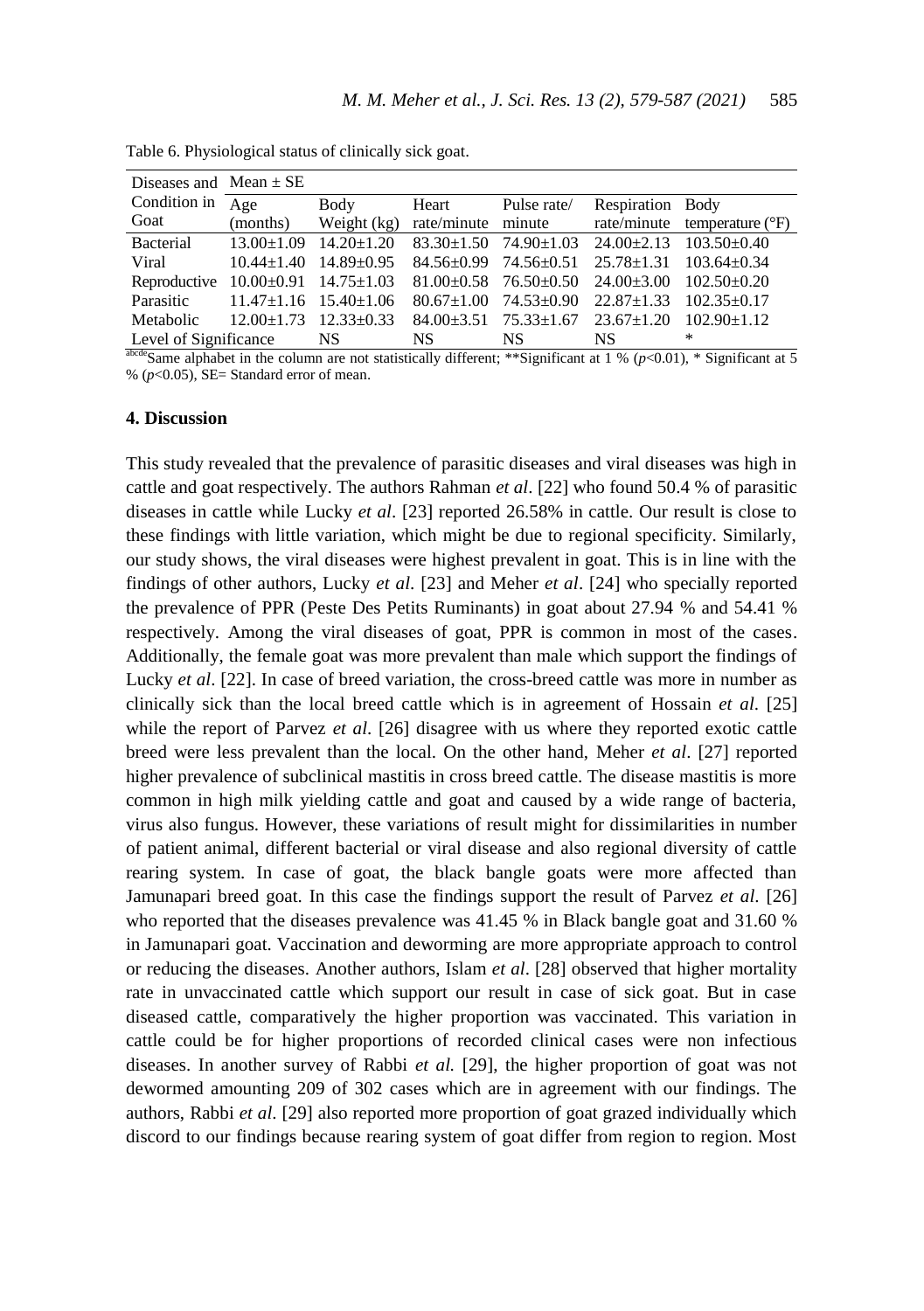of the cattle were individual grazed which may be the result for cattle rearing system. In our study, most of the owners of cattle and goat were male which is in accordance with Hossain *et al*. [25] who stated that highest (78.47 %) respondents were male. The authors also reported the educational status of the owners where he found most of them are in primary level amounting 41.43 % which is dissimilar to our findings where the most proportion was in SSC level. However, the young age's cattle and goat were more prevalent to viral diseases which may be due to lack of immunity. Meher *et al*. [24] found that about 51.00 % young goat were prevalent to PPR. Similarly, Alam *et al*. [1] reported highest (10.32 %) proportion of goat was prevalent to PPR. These findings suggest our result indirectly. The cattle clinically sick with viral diseases had high body temperature which may be due to viral replication into host body.

## **5. Conclusion**

In every year various diseases are prevailing among the animals especially in cattle and goats that may hamper the production of animals and make loss of the farmer. These two animals are mostly vulnerable to parasitic infestation and viral diseases especially FMD and PPR respectively. However, the findings of the current study could be considered as baseline works which may assist the veterinarian and investigator to implement further strategy for effective control and treatment of specific infection and disorders in cattle and goats. Moreover, this study would be helpful for future investigation of clinical cases diseases in other parts of Bangladesh. In future, further investigation on infectious disease along with the farmer's demography with large sample size may be conducted to find out the source of various diseases in animal.

#### **References**

- 1. M. B. Alam, T. Mahmud, S. A. Khan, A. Islam, M. A. Hai, and M. M. Hassan, J. Adv. Vet. Anim*.* Res*.* **5**, 117 (2018)[. https://doi.org/10.5455/javar.2018.e254](https://doi.org/10.5455/javar.2018.e254)
- 2. M. S. Hoque and M. A. Samad, Bangl. Vet. J*.* **30**, 118 (1996).
- 3. M. M. Hassan, M. A. Hoque, S. K. M. A. Islam, S. A. Khan, K. Roy, and Q. Banu, Int. J. Livest. Prod*.* **2**, 40 (2011).
- 4. Z. Karim, K. S. Huque, and Z. Ali, Bangladesh Food Security Investment Forum, Dhaka (2010).
- 5. S. Hussain, Bangl. Agric. Univ. Res. Prog*.* **10**, 72 (1999).
- 6. O. F. Miazi, M. E. Hossain, and M. M. Hassan, Univ. J. Zool. Rajshahi Univ*.* **26**, 67 (2007). <https://doi.org/10.3329/ujzru.v26i0.702>
- 7. Y. Bangar, T. A. Khan, A. K. Dohare, D. V. Kolekar, N. Wakchaure, and B. Singh, Vet. World **6**, 512 (2013)[. https://doi.org/10.5455/vetworld.2013.512-515](https://doi.org/10.5455/vetworld.2013.512-515)
- 8. M. Alim, S. Das, K. Roy, M. Masuduzzaman, S. Sikder, M. Hassan, A. Z. Siddiki, and M. Hossain, Pak. Vet. J. **32**, 221 (2012).
- 9. A. T. M. Badruzzaman, M. S. I. Siddiqui, M. O. Faruk, N. S. Lucky, M. A. Zinnah, F. M. A. Hossain, and M. M. Rahman, Int. J. Biol. Res*.* **3**, 1 (2015).
- 10. M. Ershaduzzaman, M. M. Rahman, B. K. Roy, and S. A. Chowdhury, Bangl. J. Vet. Med*.* **5**, 71 (2007).<https://doi.org/10.3329/bjvm.v5i1.1316>
- 11. M. A. Kashem, M. A. Hossain, S. S. U. Ahmed, and M. A. Halim, Univ. J. Zool. Rajshahi Univ*.* **30**, 01 (2011).<https://doi.org/10.3329/ujzru.v30i0.10702>